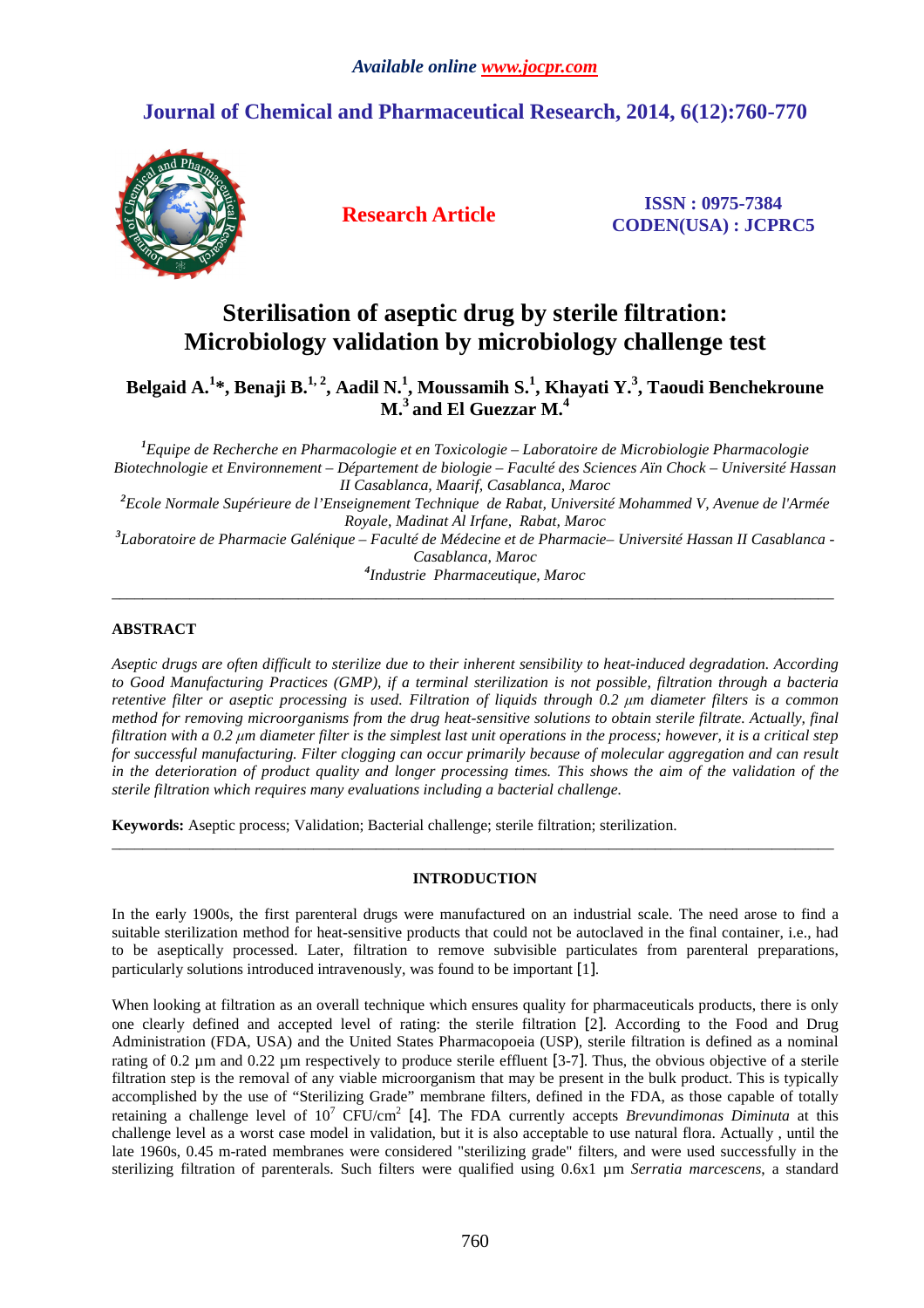bacterium for qualifying analytical membranes used for water quality testing. In the mid-1960s, however, Dr. Frances Bowman of the FDA observed a 0.45  $\mu$ m "sterile-filtered" culture medium to be contaminated with an organism, subsequently shown to penetrate 0.45 µm-rated membranes repeatedly in small numbers at challenge levels above  $10^4$ - $10^6$  per cm<sup>2</sup> [9].

*\_\_\_\_\_\_\_\_\_\_\_\_\_\_\_\_\_\_\_\_\_\_\_\_\_\_\_\_\_\_\_\_\_\_\_\_\_\_\_\_\_\_\_\_\_\_\_\_\_\_\_\_\_\_\_\_\_\_\_\_\_\_\_\_\_\_\_\_\_\_\_\_\_\_\_\_\_\_*

Bowman also observed that the next finer grade commercial membrane (nominally 0.22 m-rated) effectively retained this organism at similar challenge levels. This 0.3 X 0.6-0.8 µm contaminant was identified as *Pseudomonas diminuta* (currently reclassified as *Brevundimonas diminuta*), and registered with the American Type Culture Collection (ATCC) as Culture No. 19146. This strain has been accepted widely by filter manufacturers and industry as the standard challenge organism for qualifying sterilizing grade membrane filters [9-13]. Following the broad acceptance of *B. diminuta*, FDA incorporated demonstration of its retention in the definition of a sterilizing filter [14].

The use of this microorganism provides several advantages [15]:

**-**Originally a process stream isolate, it is therefore a realistic potential problem organism;

**-**Generally regarded as nonpathogenic to humans, ordinary microbiology laboratories can use it without major biohazard concerns;

**-**It can be consistently cultured under controlled conditions to yield very small, monodispersed cells with a narrow size distribution. These can penetrate 0.45 m filters reproducibly in small numbers at high challenge levels, thus representing a potential worst-case challenge.

The validation of a sterile filter means that the function of the filter has been checked with different and correlated challenge tests, and that these parameters are available for both the filter manufacturer and the filter user, in order to perform an integrity test [16]. Validation of a filter briefly means that parameters are measured and given as a proof of the desired function of the filter, which must be linked to how the filter works in reality [2,13,17]. The most important factors that impact on the choice of filter and filter systems are the dirt capacity of the filter, the physical and chemical compatibilities of the filter, all together with the design and the function of the process.

A sterile filter is generally intended for the elimination of harmful particles from a fluid. Simultaneously, the filter system must be inert; the filter system should not add or remove anything from the fluid, even though it may not be regarded as a contaminant at first glance. This is why all the different parts of a filter system in contact with the process flow must be tested [18].The filter manufacturer performs such tests and sometimes these tests are also performed by the filter user. Particle release, extractable substances, and physical as well as chemical compatibilities, all together with absorption of critical substances are some of the factors that are usually investigated. Toxicity tests, bacterial challenge tests and physical integrity tests constitute others important tests that are performed [19, 20].

The aim of this work was to accomplish a part of validation, which concerned especially the bacterial challenge test. The aim of bacterial retention validation studies was to have documented evidence demonstrating that the filtration process generated a sterile effluent; and reliably removed a high level of a standard bacterium or relevant bioburden isolate suspended within our product under simulated worst case processing conditions. Factors potentially affecting microbial retention include filter type (structure, base polymer, surface modification chemistry, pore size distribution, thickness), fluid components (formulation, surfactants, additives), fluid properties (pH, viscosity, osmolarity, ionic strength), process conditions (temperature, differential pressure, flow rate, process time, re-use, sterilization and re-sterilization) and the specific characteristics of the actual bioburden in the product [21].

## **EXPERIMENTAL SECTION**

The first step was to determine the most suitable method for performing a liquid bacterial challenge test for product and process specific filter validation. The viability test method was based on the principles described in Parenteral Drug Association (PDA) Technical Report n°26 [22] which are:

-The test organism's viability should be verified by direct inoculation into the carrier fluid (product or stimulant);

-The micro-organism for viability testing has grown in the same way as that used for bacterial challenge testing, in order to preserve its morphological and physiological characteristics;

-The test exposure time should equal or exceed the actual process filtration time. The test sample can be considered non-bactericidal if no more than a one log reduction in count is noted, after the exposure time. If a reduction in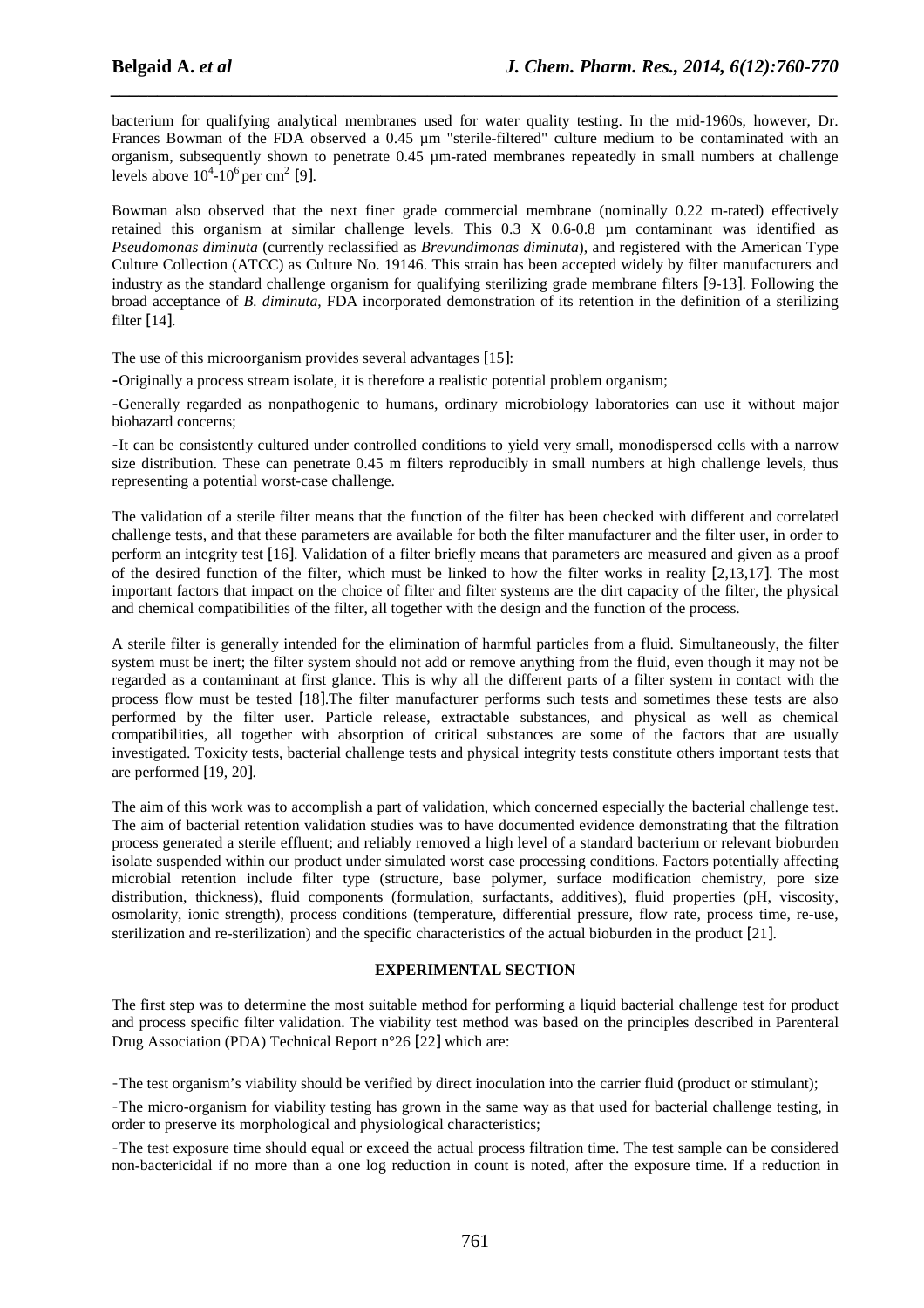microbiological concentration of more than one log is noted, the product should be considered bactericidal and an alternative testing methodology considered.

*\_\_\_\_\_\_\_\_\_\_\_\_\_\_\_\_\_\_\_\_\_\_\_\_\_\_\_\_\_\_\_\_\_\_\_\_\_\_\_\_\_\_\_\_\_\_\_\_\_\_\_\_\_\_\_\_\_\_\_\_\_\_\_\_\_\_\_\_\_\_\_\_\_\_\_\_\_\_*

-The challenge organism may survive in the product under normal processing conditions, but not for total processing time. This is considered a moderately bactericidal product. In this case, the product can be inoculated directly with the challenge organism for the viability duration (a minimum time period of 30 minutes). This challenge should be done after preconditioning the filter with the product under process conditions.

To qualify as sterilising grade for a filter, it needs to provide a sterile filtrate when challenged with *Brevundimonas Diminuta* bacteria at minimum challenge level of  $1 \times 10^7$  CFU/cm<sup>2</sup> of filter area.

In our case, we choose to study the test product made from Tiemonium methyl sulfate and which is sterilized by aseptic liquid filtration using N66 filter cartridge (SLK7001 NFP) (Pall). In our case, it could not be possible to work with the actual test sample, due to its toxicity, abuse potential, limited supply or bactericidal activity. The simulant fluid had to match the product as closely as possible terms of its physical and chemical characteristics, without adversely affecting the challenge micro-organism.

# **1. Viability study**

## *1.1Viability Study*

Historically, P. diminuta, recently reclassified to *Brevundimonas diminuta* (ATCC 19146), has been selected as the microorganism of choice. *Brevundimonas diminuta* has been used to rate sterilising grade filters at a concentration in excess of 10<sup>7</sup> organisms per cm<sup>2</sup> of Effective Filter Area (EFA) with testing carried out following ASTM F838-05 test methodology [17].

It is important to determine if the standard challenge organism is viable in the process fluid for the exposure time required, simulating the expected period of filter use. Where organisms are non-viable, alternative organisms or surrogate process fluids may be recommended.

The microorganism for viability testing *Brevundimonas diminuta* (ATCC 19146) has grown in the same way as that used for bacterial challenge testing, in order to preserve its morphological and physiological characteristics [22]. The test organism's viability was verified by direct inoculation into the tested product at 18°C - 25ºC. Aliquots of the product sample were taken over a time period that exceeded the real process filtration time (T=1 minute, 60 minutes, 120 minutes, etc… until the maximum time). Each aliquot was serially diluted and a Total Viable Aerobic Count (TVAC) was performed and determined using membrane filtration (Pall). The filter membrane was flushed with an additional minimum of 25 mL of 0.9% NaCl (H. Möller GmbH & Co. KG) to remove potential test product residues inhibiting growth of the test organism during incubation. This step was repeated using phosphate buffered saline as a control. The filter membrane was then incubated aerobically for a minimum of 2 days at 30  $\pm$  2°C on Tryptone Soya Agar (TSA) (Biokar).

## *1.2Flush studies*

Performing bacterial retention testing on bactericidal products makes it more difficult to answer both questions relating to validation: what effect does the product have on the filter, and what effect does the product have on flora within the product. Bacterial retention testing performed on a bactericidal formulation or under challenge conditions adverse to microbial viability (e.g., elevated temperature) may not produce valid results.

To overcome these obstacles, an alternate testing methodology is required. This may involve modification of the challenge fluid or challenge conditions or a combination of the two.

To evaluate the potential effect of the product/process on the filter, the filter may be preconditioned with the product under actual processing conditions, including flow rate, pressure, temperature and time. This preconditioning may be performed by recirculating the product through the test filter in a closed loop system, or by a single pass through the test filter [23].

## *1.2.1 Recovery Filter Flush Study*

The recovery filter membrane was situated downstream of the test filter during the bacterial challenge test and recovered the test organism if penetration had occurred through the test filter, under process specific testing conditions. One recovery membrane was left in contact with the test product for the maximum processing time, and then flushed with 1000 mL of water for injection, to remove potential bactericidal residues inhibiting growth of the test organism during incubation. The recovery membrane was then inoculated with the test organism and placed into TSA. The TVAC was compared to a control.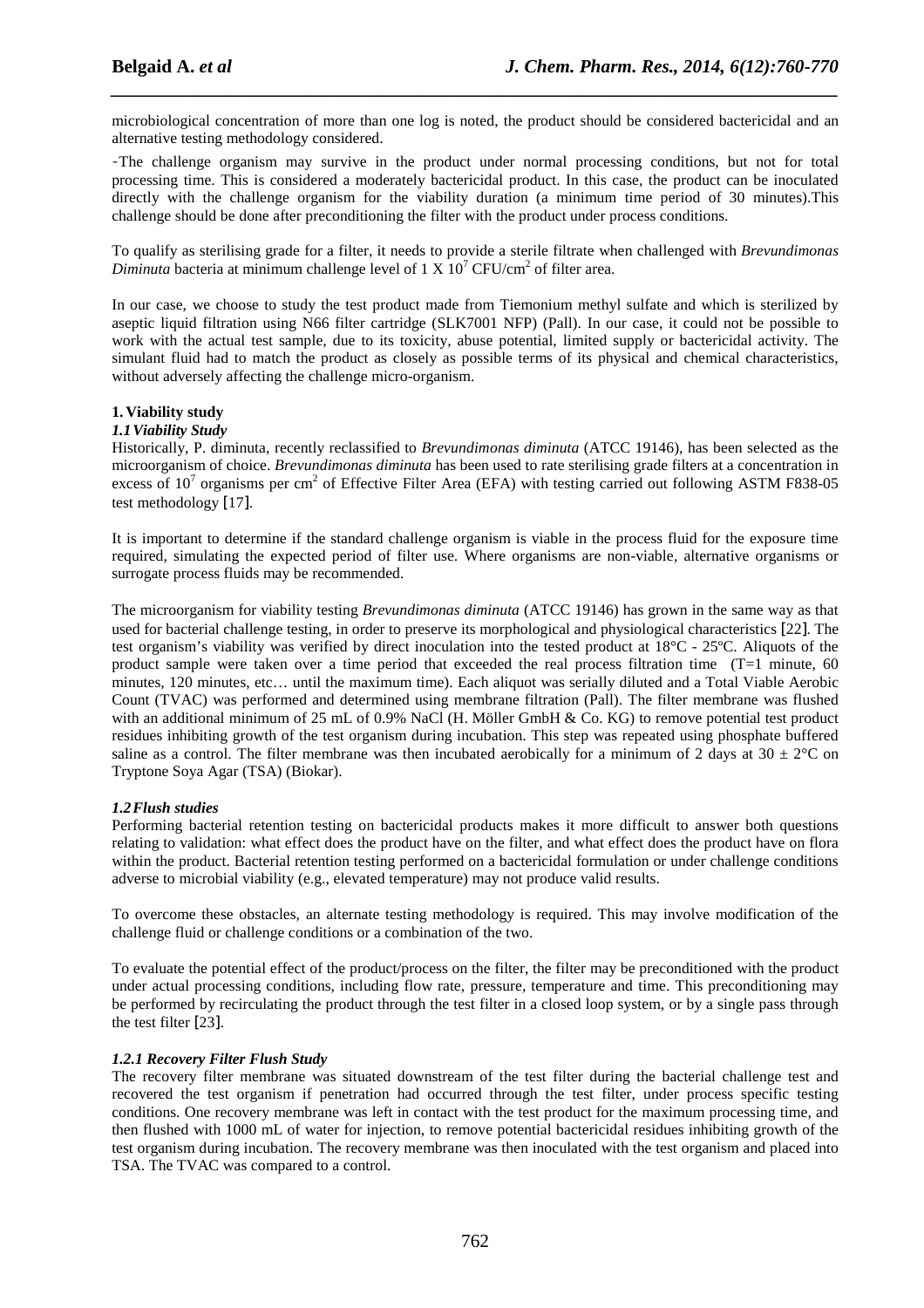# *1.2.2 Test Filter Flush Study*

The test filter membrane was situated upstream of the recovery filter during the bacterial challenge test. If the process product was bactericidal, then the bacterial challenge study consisted of a product re-circulation before the recovery membranes were assembled. It was critical that bactericidal product residues were removed from the system upstream before the test organism and recovery membranes were introduced. The test filter membrane was left in contact with the test product for the maximum processing time, and then flushed with 1000 mL of water for injection to remove potential bactericidal residues. The last 10 mL of the flush was collected and inoculated with the test organism and a TVAC was performed using membrane filtration and compared to a control. The exposed test filter membrane was also inoculated with the test organism and placed into TSA.

*\_\_\_\_\_\_\_\_\_\_\_\_\_\_\_\_\_\_\_\_\_\_\_\_\_\_\_\_\_\_\_\_\_\_\_\_\_\_\_\_\_\_\_\_\_\_\_\_\_\_\_\_\_\_\_\_\_\_\_\_\_\_\_\_\_\_\_\_\_\_\_\_\_\_\_\_\_\_*

Achievement of acceptance criteria is summarized below **(Table 1):**

| Table 1. Acceptance Criteria Met |  |  |  |
|----------------------------------|--|--|--|
|----------------------------------|--|--|--|

| <b>Test Reference</b>         | <b>Acceptance Criteria</b><br><b>Criteria Met</b>                                                  |            |
|-------------------------------|----------------------------------------------------------------------------------------------------|------------|
| Viability Test Control Sample | Control demonstrates no more than a one log reduction in count [21].                               | <b>YES</b> |
| Recovery Filter Flush         | The TVAC of the test sample must be equal to or greater than 70% of the control<br>sample $[22]$ . | <b>YES</b> |
| <b>Test Filter Flush</b>      | The TVAC of the test sample must be equal to or greater than 70% of the control<br>sample $[22]$ . | <b>YES</b> |

*Abbreviation: TVAC= Total Viable Aerobic Count.* 

## **2.Bacterial challenge study :**

According to the PDA : "The goal of conducting bacterial retention validation studies is to generate data demonstrating that the filtration process will consistently remove high levels of a standard bacterium, or relevant bioburden isolate, suspended within product (or surrogate fluid), under actual process conditions".

The bacterial challenge test serves two major functions. The filter manufacturer uses it to classify filters as sterilizing grade if the filter provides a sterile effluent with a minimum of 10 cells of *B.diminuta* ATCC 19146/cm<sup>2</sup> of effective filter surface area.

Bacterial challenge tests also are required to validate the sterilizing filtration process of a specific product. The filter challenge test must be performed with actual product or, where justified, suitable surrogate fluid.

The Bacterial challenge protocol proceeds as follows:

Three filter membrane lots were included in product bacterial retention validation studies:

-At least, one of the filter membrane batch used for bacterial retention validation had a pre-filtration physical integrity test value at or near the filter production limit;

- Physical integrity was determined prior to challenge testing, using water, product or other dampening fluid for which specifications exist;

-If the test organism was recovered downstream of any filter membrane after the product bacterial challenge, an investigation was performed. If such investigation confirmed penetration of the filter membrane by the test organism and the filter met its integrity test specification, then the applicability of the filter under these process conditions had to be reconsidered.

#### - *2.1Preparation of Test Organism*

Challenge Organism Selection Criteria:

-The challenge bacteria had to be small enough to challenge the retention of the sterilizing grade filter and simulated the smallest microorganism that could occur in production [24];

-"A sterilising grade filter had to be validated to repeatedly remove viable microorganisms from the process stream producing a sterile effluent" [2] ;

-"*B. diminuta* has grown under standard culture conditions penetrated 0.45 µm-rated membranes in small numbers at high challenge levels (typically  $> 10^7$ )"[22].

The micro-organism for bacterial challenge testing (*B. diminuta* ATCC 19146) was prepared from frozen cell paste, in order to preserve its morphological and physiological characteristics. *B. diminuta* American Type Culture Collection (ATCC) 19146 was supplied as a frozen cell paste producing suitable suspensions of *B. diminuta* of approximately 0.3-0.4 µm in diameter by 0.6-1.0 µm in length [25].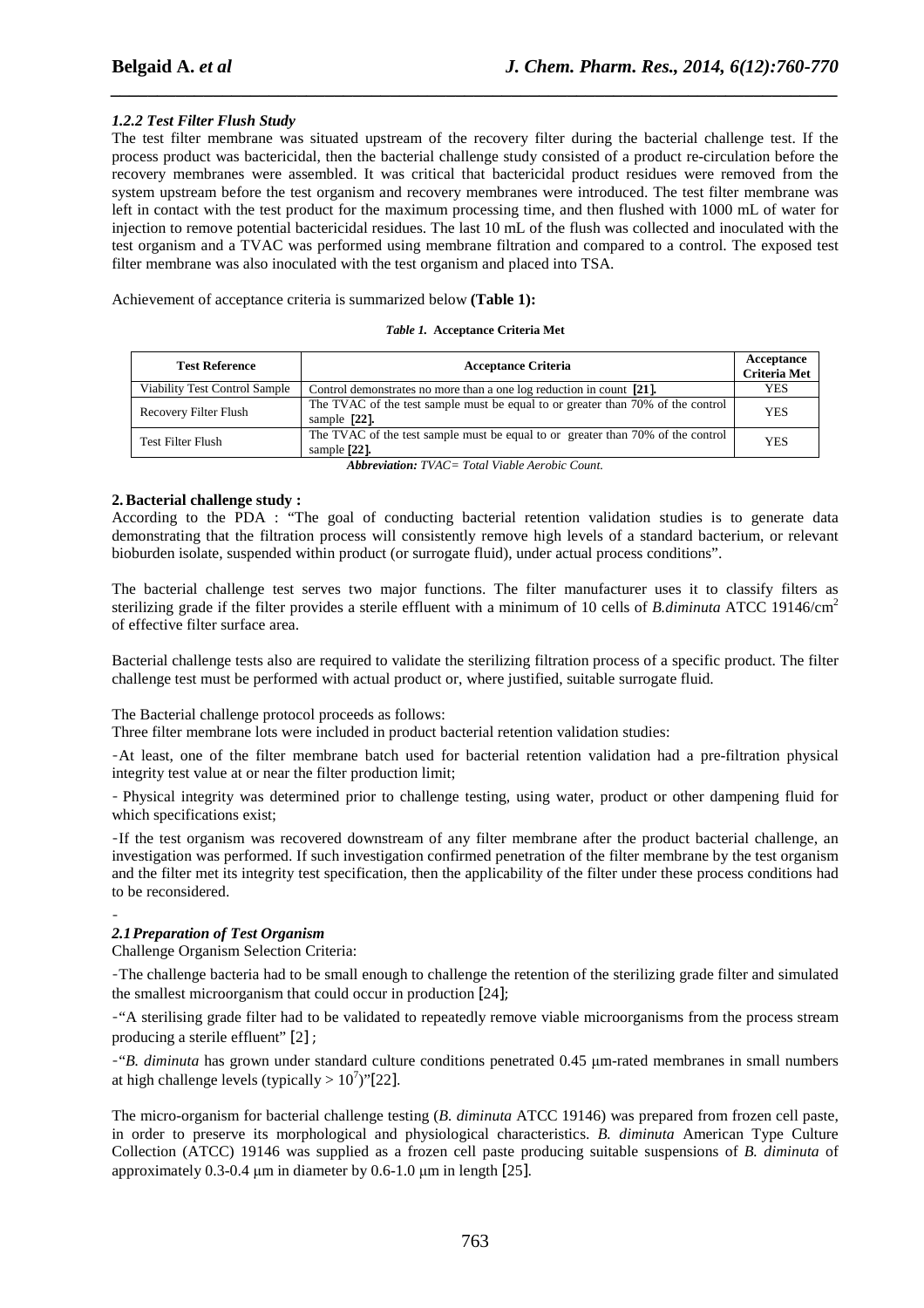# *2.2Bacterial Challenge Study*

The bacterial challenge test validates the ability of a filter to provide sterile effluent in a specific pharmaceutical liquid. It is also the ultimate compatibility test, because the bacterial challenge simultaneously tests the physical chemical interaction of the liquid product and the filter, under process conditions. Any filter inadequacy caused by this interaction will be detected by the bacterial challenge [26, 27].

*\_\_\_\_\_\_\_\_\_\_\_\_\_\_\_\_\_\_\_\_\_\_\_\_\_\_\_\_\_\_\_\_\_\_\_\_\_\_\_\_\_\_\_\_\_\_\_\_\_\_\_\_\_\_\_\_\_\_\_\_\_\_\_\_\_\_\_\_\_\_\_\_\_\_\_\_\_\_*

The bacterial challenge study was performed using three Ultipor N66 filter membranes (Pall) from three different batch numbers. At least, one lot number of the test filter was made from membrane material, which was at or near to the manufacturing production limit and was, therefore, at minimum specification. The test filter membrane and control filter membrane were "Bubble point" tested pre and post bacterial challenge to confirm correct installation into the disc holder. The test equipment was autoclaved and sterilised at 125 °C for 60 minutes (Lequeux). Pressure gauges were sanitized in 60/40 Isopropyl alcohol (IPA)/Water for a minimum time period of 15 minutes. The test assembly was aseptically assembled in a laminar flow cabinet (Telestar).

For this process, our test product was directly inoculated with the challenge organism at the end of the product exposure at 120 minutes to deliver a minimum challenge level of  $10^7$  CFU/cm<sup>2</sup> of filter surface area, under simulated processing conditions, including time, temperature, pressure and other critical variables. To minimize product adulteration by the inoculum, the inoculum volume was as low as possible **(Table 2).** 

|  |  |  | Table 2. Selection Criteria for Manufacturing Processes and validation test |
|--|--|--|-----------------------------------------------------------------------------|
|  |  |  |                                                                             |

| <b>Parameters</b>                                                                                                                                                                                                              | <b>Process Parameters</b>       | <b>Validation Test Parameters</b>                                                                                         |                                                                                                                                                                                                                                                                                                                                                    |
|--------------------------------------------------------------------------------------------------------------------------------------------------------------------------------------------------------------------------------|---------------------------------|---------------------------------------------------------------------------------------------------------------------------|----------------------------------------------------------------------------------------------------------------------------------------------------------------------------------------------------------------------------------------------------------------------------------------------------------------------------------------------------|
|                                                                                                                                                                                                                                | Worst case<br>Routine           |                                                                                                                           |                                                                                                                                                                                                                                                                                                                                                    |
| Filter part number                                                                                                                                                                                                             | 2 x SLK7001NFP                  | 2 x SLK7001NFP                                                                                                            | FTKNF*                                                                                                                                                                                                                                                                                                                                             |
| Filtration area (cm <sup>2</sup> )                                                                                                                                                                                             | 1400                            | 1400                                                                                                                      | 12.5                                                                                                                                                                                                                                                                                                                                               |
| <b>Filtration mode</b>                                                                                                                                                                                                         | <b>Constant Pressure Driven</b> | <b>Constant Pressure Driven</b>                                                                                           | <b>Constant Pressure Driven</b>                                                                                                                                                                                                                                                                                                                    |
| <b>Total exposure time</b>                                                                                                                                                                                                     | 7 hours                         | 36 hours                                                                                                                  | 39 hours $**$                                                                                                                                                                                                                                                                                                                                      |
| Pressure (mbar)                                                                                                                                                                                                                | 200                             | 500                                                                                                                       | 500                                                                                                                                                                                                                                                                                                                                                |
| <b>Product temperature</b> $(^{\circ}C)$                                                                                                                                                                                       | $18-25$                         | 18-25                                                                                                                     | 18-25                                                                                                                                                                                                                                                                                                                                              |
| The Contract of the Contract of the Contract of the Contract of the Contract of the Contract of the Contract of the Contract of the Contract of the Contract of the Contract of the Contract of the Contract of the Contract o |                                 | $\lambda_{i+1}$ - 1, 1000 f = $\lambda F$ - 1, $\lambda_{i+1}$ - 1, $\lambda_{i+2}$ - 1000 f = $\lambda F$ - 1, $\lambda$ | $A_{i+1} = 1, \ldots, A_{i} = 10, \ldots, C_{i} = 10, \ldots, C_{i} = 10, \ldots, C_{i} = 10, \ldots, C_{i} = 10, \ldots, C_{i} = 10, \ldots, C_{i} = 10, \ldots, C_{i} = 10, \ldots, C_{i} = 10, \ldots, C_{i} = 10, \ldots, C_{i} = 10, \ldots, C_{i} = 10, \ldots, C_{i} = 10, \ldots, C_{i} = 10, \ldots, C_{i} = 10, \ldots, C_{i} = 10, \ld$ |

**Sterilization conditions** | Autoclave 122°C for 45 min | Autoclave 122°C for 45 min | Autoclave 125°C for 60 min | *\*Test disc membrane FTKNF was made from the same membrane used to manufacture SLK7001NFP; \*\* Due to laboratory shift, the test contact time was extended to 39 hours.* 



**Figure 1: Bacterial Challenge Test Re-circulation**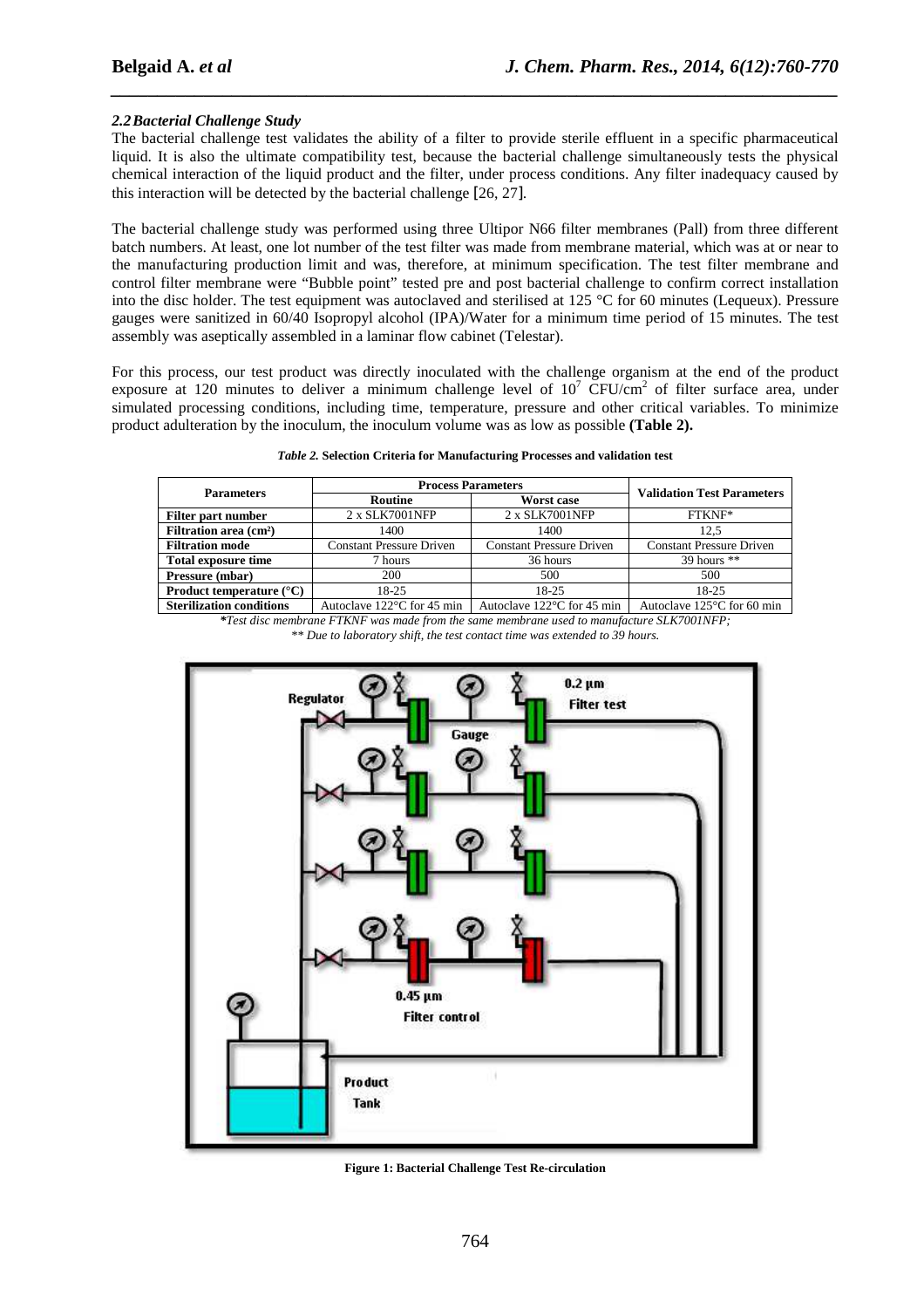# *2.3Downstream Sampling*

Challenge effluent analysis was performed by direct passage through a 0.22 µm rated recovery filter membrane installed downstream of the test filter *(Figure 1).* The test filters had to avoid penetration of the test organism and demonstrate no recovery of the test organism. The control filter had to allow penetration of the test organism and demonstrate the recovery of one or more CFU of the test organism. A TVAC of the challenge inoculum was performed at the start and the end of the challenge. The recovery filter membranes, positive controls, and TVAC of the challenge inoculum were incubated aerobically at  $30 \pm 2$  °C on TSA and read at 7 days [29]. The appropriate flush regimes were used as determined during the viability study.

*\_\_\_\_\_\_\_\_\_\_\_\_\_\_\_\_\_\_\_\_\_\_\_\_\_\_\_\_\_\_\_\_\_\_\_\_\_\_\_\_\_\_\_\_\_\_\_\_\_\_\_\_\_\_\_\_\_\_\_\_\_\_\_\_\_\_\_\_\_\_\_\_\_\_\_\_\_\_*

## *2.4Acceptance Criteria :*

Achievement of acceptance criteria is summarized below (**Table 3**):

|  | Table 3. Acceptance criteria not met |
|--|--------------------------------------|
|--|--------------------------------------|

| <b>Acceptance Criteria</b>                                                                                                                                                                  | Corrective Actions if acceptance criteria not met                                                                                                                                                                                                                                                                                                                                                                                                                                                                                                            |
|---------------------------------------------------------------------------------------------------------------------------------------------------------------------------------------------|--------------------------------------------------------------------------------------------------------------------------------------------------------------------------------------------------------------------------------------------------------------------------------------------------------------------------------------------------------------------------------------------------------------------------------------------------------------------------------------------------------------------------------------------------------------|
| Each of the test filters and the control filter passed a prechallenge<br>filter bubble point test.                                                                                          | If the bubble point integrity test prior to the challenge did not meet<br>acceptance criteria, replace the disc with a new disc from the same batch<br>and test again.                                                                                                                                                                                                                                                                                                                                                                                       |
| Each test filter and control filter was subjected to a challenge of B.<br><i>diminuta</i> (ATCC 19146) at a minimum of 1.0 x $107$ CFU/cm <sup>2</sup> filter<br>surface area               | If bacterial cell paste titre was lower than expected (approximately $1.0 \times$<br>$10^{10}$ CFU/ mL) investigate low cell paste titres and repeat bacterial<br>challenge test.<br>If bacterial cell paste titre was satisfactory and the TVAC in the challenge<br>fluid was lower than expected, review viability test data and non-<br>bactericidal or stimulant sample.                                                                                                                                                                                 |
| The control membrane $(0.45 \mu m)$ pore size) had to allow<br>penetration of one or more colony forming units to verify physical<br>monodispersion of the test organism (Positive Control) | Review viability and flush qualification results for the product and<br>simulant; confirm pore rating of the control membrane by reviewing the<br>bubble point integrity test performed at the start of the challenge.                                                                                                                                                                                                                                                                                                                                       |
| Each of the test filters and control filter passed a post challenge<br>filter bubble point test.                                                                                            | If the bubble point test at the end of the challenge did not meet acceptance<br>criteria and recovery was observed, repeat the bacterial challenge test.                                                                                                                                                                                                                                                                                                                                                                                                     |
| Defined challenge test parameters had to be met (i.e. maximum<br>flow rate and /or differential pressure, temperature and time<br>period).                                                  | If bacterial challenge test parameters were not met, determine the root<br>cause.                                                                                                                                                                                                                                                                                                                                                                                                                                                                            |
| The test filter recovery membranes had to show no growth of B.<br>diminuta.                                                                                                                 | Gram stains had to be performed on all microbial growth.<br>Isolates identified as Gram negative rods had to be identified to species<br>level by biochemical identification, if possible.<br>Microorganisms that were identified as <i>B. diminuta</i> demonstrated test filter<br>failure.<br>Micro-organisms that were identified as not being B. diminuta<br>demonstrated recovery filter contamination.<br>If gross contamination was observed, the presence of $B$ . $diminuta$ could be<br>masked, therefore, the challenge study had to be repeated. |

*Abbreviation: TVAC= Total Viable Aerobic Count.* 

## Achievement of acceptance criteria is summarized below (**Table 4**):

#### **Table 4. Acceptance criteria Met**

| Acceptance criteria                                                                                                                                                                | Acceptance<br>criteria<br>Met<br>(Yes/No) |
|------------------------------------------------------------------------------------------------------------------------------------------------------------------------------------|-------------------------------------------|
| Each of the test filters and control filter passed a prechallenge filter bubble point test                                                                                         | <b>YES</b>                                |
| Each test filter and control filter was subjected to a challenge of <i>B.diminuta</i> (ATCC 19146) at a minimum of 1.0 X10 <sup>7</sup> CFU/cm <sup>2</sup><br>filter surface area | <b>YES</b>                                |
| The control recovery membrane had to allow penetration of one or more colony forming units to verify physical monodispersion<br>of the test organism (Positive control)            | <b>YES</b>                                |
| Each of the test filters and control filter passed a post challenge filter bubble point test                                                                                       | <b>YES</b>                                |
| Defined challenge test parameters had to be met (maximum flow rate end/or differential pressure, temperature and time period)                                                      | <b>YES</b>                                |
| The test filter recover membranes had to show no growth of B. diminuta (ATCC 19146)                                                                                                | <b>YES</b>                                |

## **RESULTS AND DISCUSSION**

# **1. Viability study :**

# **1.1Viability study results**

The TVAC was calculated by choosing the dilution factor that yielded a bacterial count between 30-300 CFU [30] ; this had then been divided by the volume of the dilution and the lowest average value was reported. The lowest TVAC was 1 CFU at 10<sup>-4</sup>. Therefore, the minimum detectable count was 1 x  $10^{\frac{1}{4}}$  CFU/mL. Results of the Viability Study Test Results are shown in **Table 5**.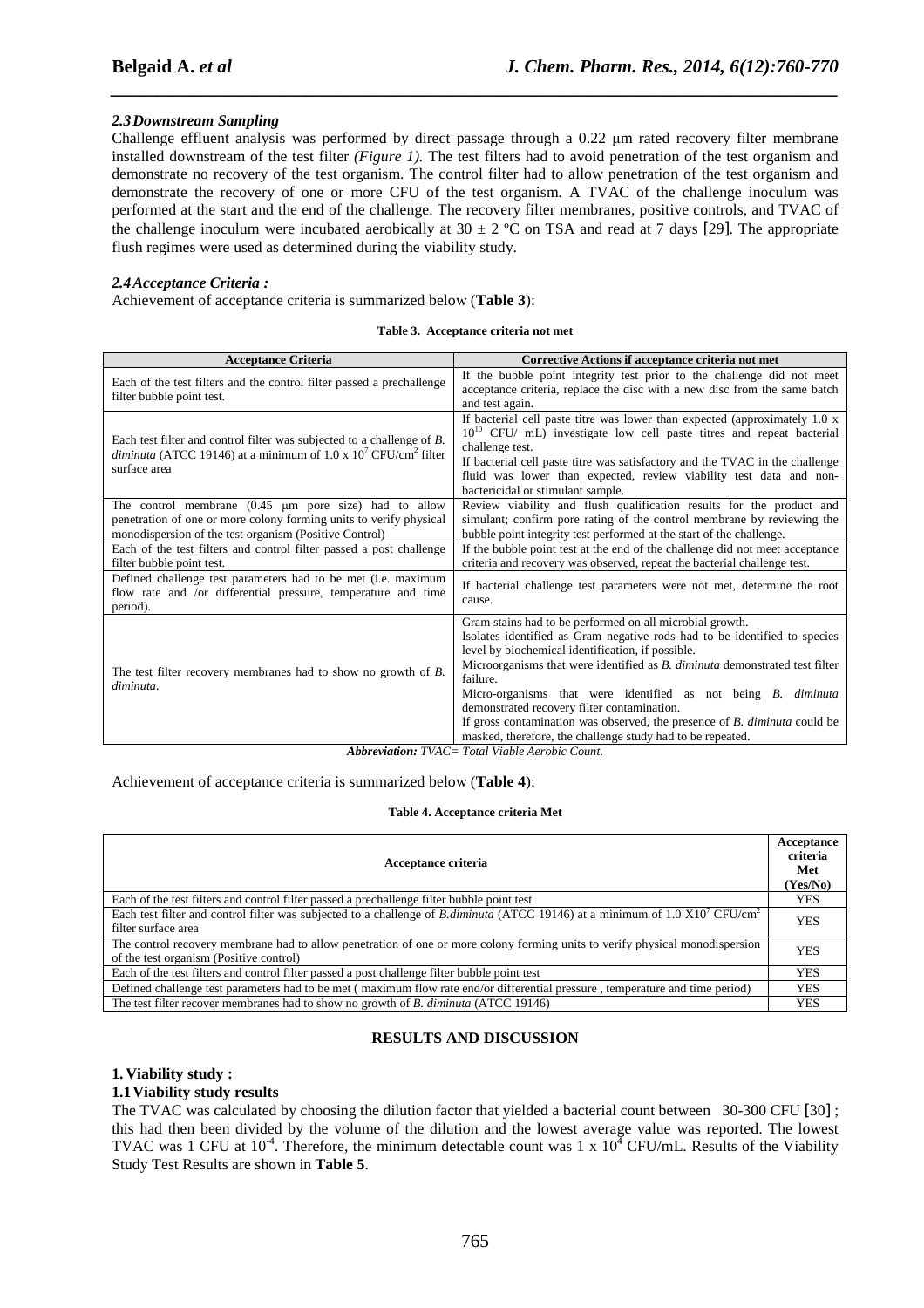# *\_\_\_\_\_\_\_\_\_\_\_\_\_\_\_\_\_\_\_\_\_\_\_\_\_\_\_\_\_\_\_\_\_\_\_\_\_\_\_\_\_\_\_\_\_\_\_\_\_\_\_\_\_\_\_\_\_\_\_\_\_\_\_\_\_\_\_\_\_\_\_\_\_\_\_\_\_\_* **Table 5. Viability Study Test Results**

| <b>Test Sample</b>                                     | Average TVAC (CFU/mL) |                      |                      |                                |                                      |  |
|--------------------------------------------------------|-----------------------|----------------------|----------------------|--------------------------------|--------------------------------------|--|
|                                                        | min                   | $60 \text{ min}$     | $120 \text{ min}$    | <b>Maximum processing time</b> | <b>Log Reduction</b>                 |  |
| Liquid product X                                       | $3.20 \times 10^{7}$  | $1.68 \times 10^{7}$ | $1.17 \times 10^{7}$ | $1.06 \times 10^{6}$           | $<$ 1 within 120 min                 |  |
| Control                                                | $3.30 \times 10^{7}$  | $3.20 \times 10^{7}$ | $3.40 \times 10^{7}$ | $2.41 \times 10^{7}$           | $> 1$ across the entire contact time |  |
| <b>Abbreviation:</b> TVAC= Total Viable Aerobic Count. |                       |                      |                      |                                |                                      |  |

*Abbreviation: TVAC= Total Viable Aerobic Count.* 

Concerning the viability Test Control Sample, the control demonstrates no more than a one log reduction in count

#### **1.2Recovery Filter Flush Studies**

The TVAC of the test sample is equal to the control sample .The test ensure that the specified acceptance criteria is met. Results of the recovery filter flush study are shown in **Table 6**.

#### **Table 6. Recovery Filter Study Test Results**

| Flush Fluid<br><b>Test Sample</b>               |       | <b>Flush Volume</b><br>(mL) | TVAC<br>(CFU/membrane) | <b>Acceptance Criteria Met?</b><br>(YES/NO) |  |
|-------------------------------------------------|-------|-----------------------------|------------------------|---------------------------------------------|--|
| Liquid product X<br>Water for injection product |       | 1000                        | 291                    | YES                                         |  |
| Control                                         | (WFI) |                             | 295                    |                                             |  |

**Abbreviation:** TVAC= Total Viable Aerobic Count.

#### **1.3Test Filter Flush Studies**

Results of the test filter flush studies are shown in Tables 7a and 7b.

#### **Table 7a. Test Filter Study Test Results – Inoculated Flush Fluid**

| <b>Test Sample</b> | <b>Flush Fluid</b> | <b>Flush Volume (mL)</b> | <b>TVAC</b> (CFU/membrane) | <b>Acceptance Criteria Met? (YES/NO)</b> |  |
|--------------------|--------------------|--------------------------|----------------------------|------------------------------------------|--|
| <b>Product X</b>   | WFI                | 1000                     | 280                        | YES                                      |  |
| Control            |                    |                          | 296                        |                                          |  |
|                    |                    |                          |                            |                                          |  |

*Abbreviation: TVAC= Total Viable Aerobic Count.* 

#### **Table 7b. Test Filter Study Test Results – Exposed Test Filter membrane**

| <b>Test Sample</b> | <b>Flush Fluid</b> | Flush Volume (mL) | TVAC (CFU/membrane) | <b>Acceptance Criteria Met? (YES/NO)</b> |
|--------------------|--------------------|-------------------|---------------------|------------------------------------------|
| <b>Product X</b>   | WFI                | 000               | $\cap \cap$         | YES                                      |
| ∑ontrol            |                    |                   | 287                 |                                          |

*Abbreviation: TVAC= Total Viable Aerobic Count.* 

The test filter and recovery filter flushes were within the acceptance criteria.

#### **2.Bacterial Challenge :**

The test and control filters were installed into disc holders and dampened with water. These were then bubble point tested to confirm installation and pore rating (**Table 8**).

#### **Table 8. Bubble point results**

| <b>Filter</b>           | $QBP * of filter membrane (psi)$ | <b>Installation Bubble point Test Value (mbar)</b> |                         |                        |  |
|-------------------------|----------------------------------|----------------------------------------------------|-------------------------|------------------------|--|
|                         |                                  | Min acceptable                                     | <b>Before Challenge</b> | <b>After Challenge</b> |  |
|                         | 50.9                             | 3180                                               | 3750                    | 3650                   |  |
| <b>Ultipor N66</b>      |                                  |                                                    | Pass                    | Pass                   |  |
| <b>Ultipor N66</b>      | 49.4                             | 3180                                               | 3450                    | 3450                   |  |
|                         |                                  |                                                    | Pass                    | Pass                   |  |
| <b>Ultipor N66</b>      | 50.2                             | 3180                                               | 3650                    | 3700                   |  |
|                         |                                  |                                                    | Pass                    | Pass                   |  |
| <b>Ultipor N66</b>      | NA                               |                                                    | 2200                    | 2250                   |  |
| <b>Positive control</b> |                                  | 2000                                               | Pass                    | Pass                   |  |

*Abbreviations: QBP= Quantitative Bubble Point.* 

*\* QBP: Quantitative Bubble Point (QBP) of the membrane used to manufacture the 0.22 µm sterilising grade filter discs was measured on membrane wet with water.* 

The equipment used to conduct the test was the Palltronic (Pall). This equipment is automatic and designed and manufactured in compliance with GAMP standards [28]. The Palltronic system is calibrated at Pall-certified service center.

To run the integrity test, we simply connected the Palltronic to the filtration system and started the program, which conducts the test automatically while the touch screen displays the progress of the test. No operator intervention is required during the test. At the end, the test results are printed by the system as documentary support.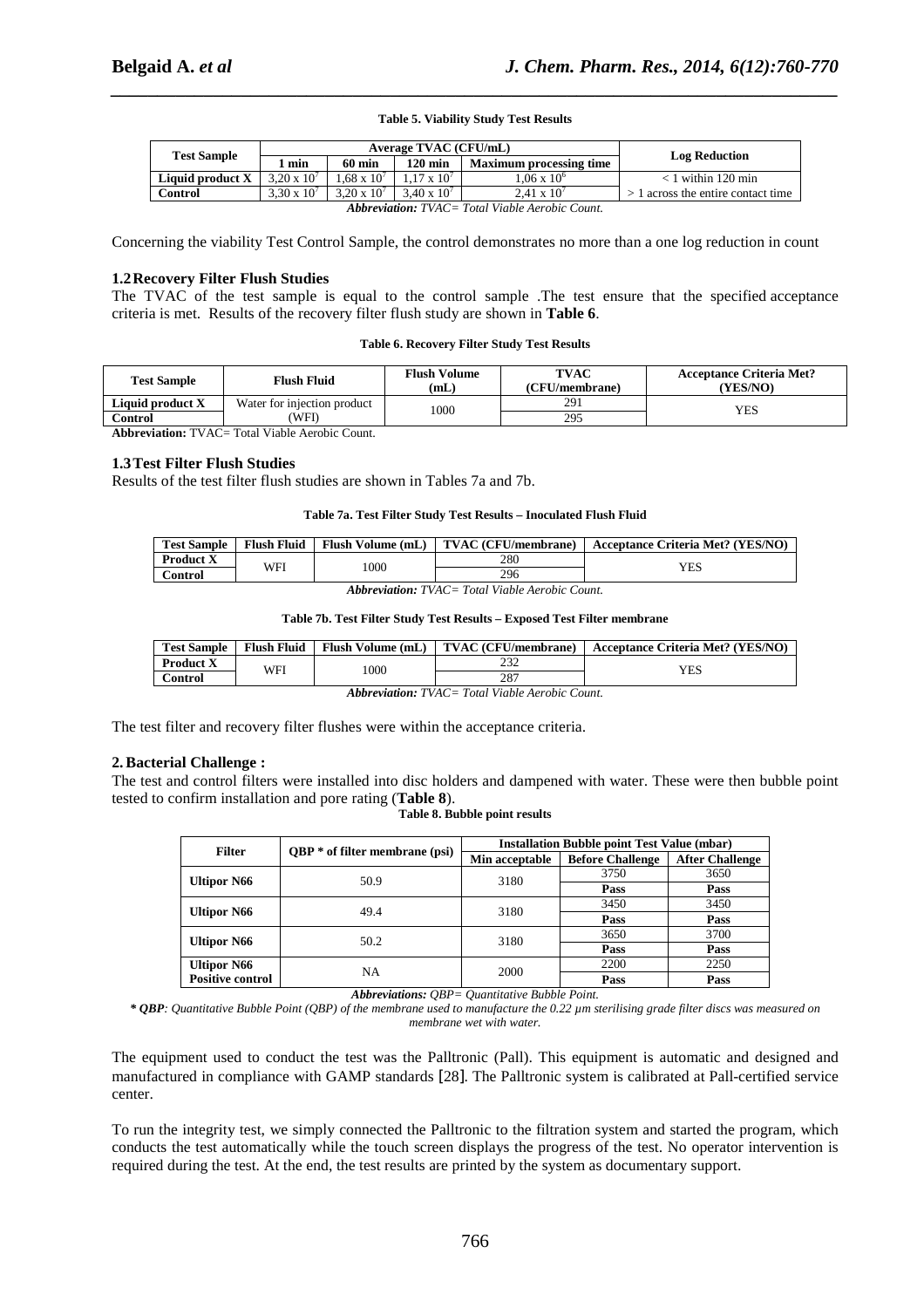After, the TVAC were performed in the product test that had been inoculated with the test organism typically at the start and the end of the bacterial challenge test exposure; the lowest was used to calculate total challenge (**Table 9**).

*\_\_\_\_\_\_\_\_\_\_\_\_\_\_\_\_\_\_\_\_\_\_\_\_\_\_\_\_\_\_\_\_\_\_\_\_\_\_\_\_\_\_\_\_\_\_\_\_\_\_\_\_\_\_\_\_\_\_\_\_\_\_\_\_\_\_\_\_\_\_\_\_\_\_\_\_\_\_*

| <b>Filter Part</b>                                                    | Total challenge (CFU) | Challenge per filter area (CFU/cm <sup>2</sup> ) | Recovery    |  |  |  |
|-----------------------------------------------------------------------|-----------------------|--------------------------------------------------|-------------|--|--|--|
| <b>Ultipor N66</b>                                                    | $3.15 \times 10^{8}$  | $2.52 \times 10$                                 | N/D         |  |  |  |
| <b>Ultipor N66</b>                                                    | $3.15 \times 10^{8}$  | $2.52 \times 10^{-7}$                            | N/D         |  |  |  |
| <b>Ultipor N66</b>                                                    | $3.15 \times 10^{8}$  | $2.52 \times 10^{-7}$                            | N/D         |  |  |  |
| <b>Ultipor N66 Positive control</b>                                   | $3.15 \times 10^{8}$  | $2.52 \times 10^{7}$                             | <b>TNTC</b> |  |  |  |
| <b>Abbreviations:</b> N/D: Not Detected; TNTC: Too Numerous To Count. |                       |                                                  |             |  |  |  |

|  |  |  | <b>Table 9. TVAC results</b> |
|--|--|--|------------------------------|
|--|--|--|------------------------------|

The results of the viability study test demonstrated that the test organism, *B. diminuta* (ATCC 19146) was not viable in the product test for the maximum processing contact time; however the test organism was viable in the tested product at a minimum time period of 120 minutes.

The test organism was directly inoculated in the tested product during the final 120 minutes to deliver a minimum challenge level of  $10^7$  CFU/cm<sup>2</sup>. The test filter and recovery filter flushes were within the acceptance criteria. All filters tested in this study met Forward Flow integrity test specifications, both pre- and post-challenge, and were, therefore, integral. These filters were bubble point tested using 60/40 IPA/water as the dampening fluid, and these values were reported in Table 8. The three  $0.2 \mu m$  rated "sterilizing grade" filter types from Pall were tested, and the bacterial challenge test results were summarized in Table 9. All three filters tested produced a sterile effluent, when challenged for the maximum processing time with total challenges of 2.52 x  $10^7$ CFU. All three filters produced a sterile effluent.

The bacterial retention validation study generated data demonstrating that the filtration process consistently removed a high level of a standard bacterium (using *B. diminuta)*, suspended within the product test under simulated worst case processing conditions. It proves that the production process generated a sterile effluent. These results validated the efficacy of sterile filtration of SLK 7001NFP under the conditions previously described and support the use of functionally qualified 0.2 µm rated filters as sterilizing grade filters in our pharmaceutical operations (Table 10).

Actually, nowadays, concerns have been raised regarding the potential effect of drug product properties and composition on microorganism 'size and/or its ability to be retained by 0.2/0.22 µm rated filters. It is well known that bacterial sizes in laboratory culture are not the same as under industrial process conditions. In the harsh environment of a pharmaceutical process, nutrients can be very limited and many Gram negative microorganisms have been shown to reduce up to 45-75% in cell volume under such nutrient deprivation conditions. In some cases, changes in osmolarity can induce a change in the size of the microorganisms ; for example, *E.coli* have been shown to decrease about 15-20% in size when taken from a 150 mosM NaCl solution to 300 - 500 mosM NaCl . Also, the presence of specific enzymes or antibiotics may induce L-forms that have been known to penetrate filters that usually retain the parental strains[31].

The three different 0.2 µm rated sterilizing grade filter types tested in this study differed widely in many characteristics. For example, the QBP of filter membrane of the three 0.22 µm rated filters tested ranged from 49.4 psi to 50.9 psi, a variation of less than 15%. While a minor portion of this difference is almost certainly attributable to differences in pore morphology and surface chemistry, the range is too large to be solely related to such effects and is indicative of significant differences in pore size distributions (as the bubble point of a filter is considered by some authors as an indicator of the largest set of pores in the filter membrane), and hence, microbial removal performance [25]. In theory, filtration or process fluid parameters that modify the physicochemical properties of the filter membrane or bacteria can impact passage. In other publications, high viscosity has been suggested to decrease retention by increasing processing time [32, 33].

Besides the product bacteria challenge test, tests of extractable/leachable substances and/or particulate releases have to be performed. Extractable measurements and the resulting data are available from filter manufacturers for the individual filters. Each filter used in aseptic processing requires individual process and product related validation efforts. Evidence has to be given that the filter is working under the conditions specified by the user.

The current study, thus, provides additional evidence for the efficacy of functionally qualified 0.22  $\mu$ m rated filters to consistently produce sterile effluents under similar test conditions that resulted in penetration of  $0.2/0.22 \mu$ m rated filters.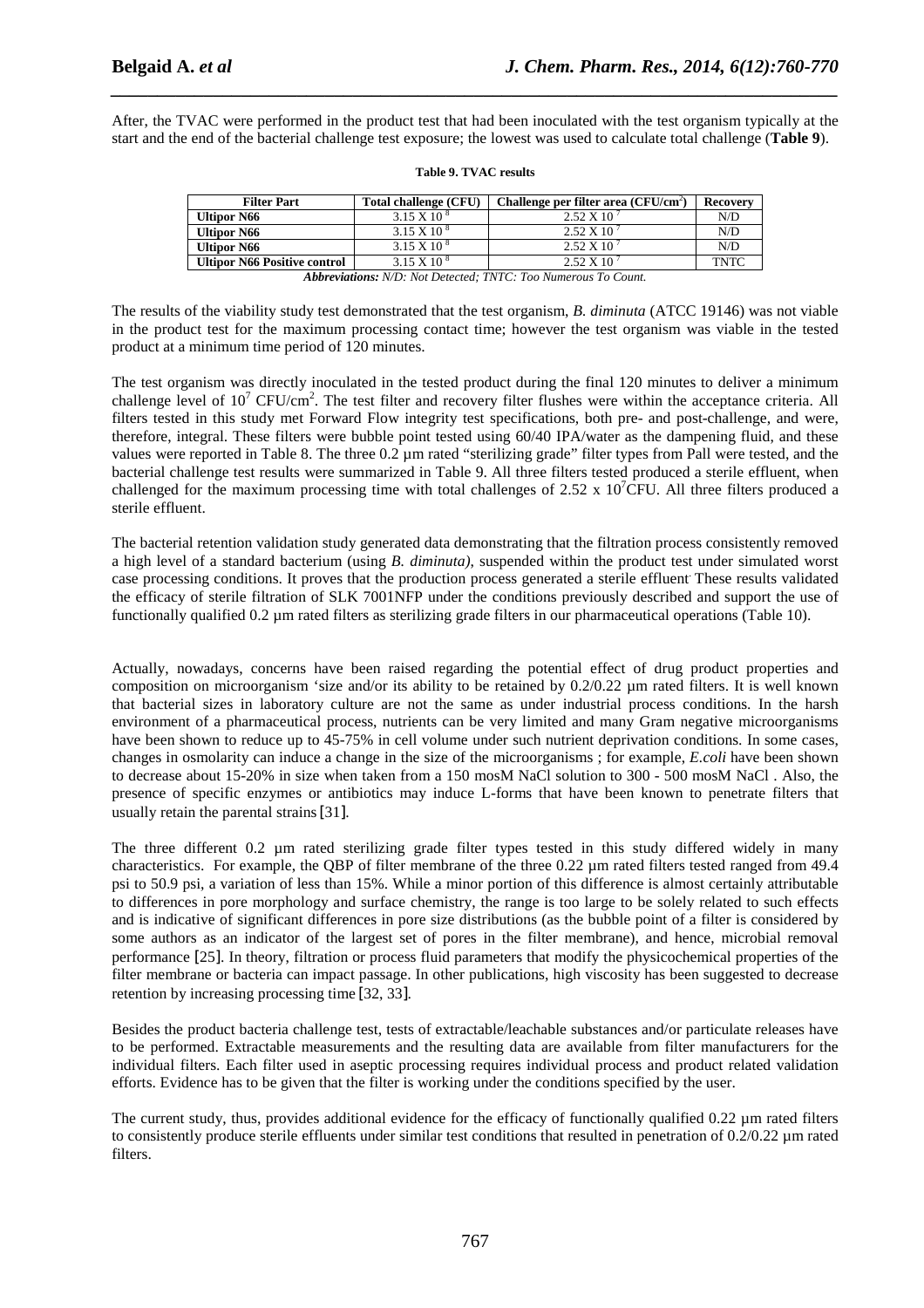# *J. Chem. Pharm. Res., 2014, 6(12):760-770*

| Table 10. Summary results matrix                    |                                |                                |                                        |                                                    |                  |                 |                           |                                   |                   |                           |                  |                 |                                     |
|-----------------------------------------------------|--------------------------------|--------------------------------|----------------------------------------|----------------------------------------------------|------------------|-----------------|---------------------------|-----------------------------------|-------------------|---------------------------|------------------|-----------------|-------------------------------------|
| <b>COLUMNS</b>                                      | A                              | $\mathbf{B}$                   | $\overline{C}$                         | D                                                  |                  |                 |                           |                                   |                   |                           |                  |                 | E                                   |
|                                                     |                                | <b>PROCESS PARAMETERS</b>      |                                        |                                                    |                  |                 |                           | <b>VALIDATION TEST PARAMETERS</b> |                   |                           |                  |                 |                                     |
| <b>PARAMETERS</b>                                   | <b>ROUTINE</b>                 | <b>WORST CASE</b>              | <b>REQUIRED</b>                        |                                                    |                  |                 |                           |                                   |                   |                           |                  |                 | <b>TEST</b><br><b>DEVIATIO</b><br>N |
| Product                                             | $\overline{X}$                 | $\mathbf{X}$                   | $\overline{X}$                         | $\overline{\text{X}}$                              |                  |                 |                           |                                   |                   |                           |                  |                 | $\rm No$                            |
| Filter part number                                  | 2XSLK7001 NFP                  | 2XSLK7001 NFP                  | <b>FTKNF</b>                           | <b>FTKNF</b>                                       |                  |                 |                           | No                                |                   |                           |                  |                 |                                     |
| Filtration area $(cm2)$                             | 1400                           | 1400                           | 12.5                                   | 12.5                                               |                  |                 |                           |                                   |                   | $\rm No$                  |                  |                 |                                     |
|                                                     |                                |                                |                                        | Line 1<br>Line2<br>Line3                           |                  |                 |                           |                                   | No<br>No          |                           |                  |                 |                                     |
| Filter batch number                                 | Not applicable                 | Not applicable                 |                                        |                                                    | NK1078<br>NK1079 |                 |                           |                                   |                   | <b>NK1080</b>             |                  |                 |                                     |
| Filtered volume (mL)                                | 132000<br>Constant<br>Pressure | 176000<br>Constant<br>Pressure | Not applicable<br>Constant<br>Pressure | Not applicable<br>Not applicable<br>Not applicable |                  |                 |                           |                                   | No                |                           |                  |                 |                                     |
| <b>Filtration mode</b>                              | Driven<br>420 min              | Driven<br>2160 min             | Driven<br>2340 min                     | <b>Constant Pressure Driven</b>                    |                  |                 |                           |                                   |                   | $\rm No$                  |                  |                 |                                     |
| Total product exposure time                         | (7 hours)                      | (36 hours)                     | $(39$ hours)                           | 2340 min (39 hours)                                |                  |                 |                           |                                   |                   |                           |                  |                 | No                                  |
| <b>Challenge time</b>                               | Not applicable                 | Not applicable                 | Final 120 min                          | Final 120 min                                      |                  |                 |                           |                                   |                   |                           |                  |                 | No                                  |
| <b>Filtration time</b>                              | 420 min                        | 2160 min                       | 2340 min                               |                                                    |                  |                 |                           |                                   |                   |                           |                  |                 |                                     |
|                                                     | (7 hours)                      | (36 hours)                     | (39 hours)                             | 2340 min (39 hours)                                |                  |                 |                           |                                   |                   |                           |                  |                 | $\rm No$                            |
| <b>Product Exposure phase</b>                       |                                |                                |                                        |                                                    | Line1            |                 |                           | Line2                             |                   |                           | Line 3           |                 |                                     |
| <b>Time Point (minutes)</b>                         |                                |                                |                                        | $T=$<br>1 min                                      | $T=$<br>1440 min | $T=$<br>2220min | $\mathcal{T}{=}$<br>1 min | $T=$<br>1440 min                  | $T=$<br>2220min   | $\mathcal{T}{=}$<br>1 min | $T=$<br>1440 min | $T=$<br>2220min |                                     |
| Flow rate (mL/min)                                  | Not applicable                 | Not applicable                 | Not applicable                         | 30                                                 | 39               | 36              | 30                        | 36                                | 42                | 30                        | 36               | 39              | No                                  |
| Flow rate per unit area<br>(mL/min)/cm <sup>2</sup> | Not applicable                 | Not applicable                 | Not applicable                         | 2.4                                                | 3.1              | 2.9             | 2.4                       | 2.9                               | 3.4               | 2.4                       | 2.9              | 3.1             | No                                  |
| Pressure (mbar)                                     | 200                            | 500                            | 500                                    | 500                                                | 500              | 500             | 500                       | 500                               | 500               | 500                       | 500              | 500             | No                                  |
| Product Temperature(°C)                             | 18-25                          | $18-25$                        | 18-25                                  | 22.2                                               | 23.2             | 23.6            | 22.2                      | 23.2                              | 23.6              | 22.2                      | 23.2             | 23.6            | No                                  |
| <b>Challenge Phase</b>                              |                                |                                |                                        |                                                    | Line1            |                 |                           | Line2                             |                   |                           | Line 3           |                 |                                     |
| <b>Time Point (minutes)</b>                         |                                |                                |                                        | $T=$<br>1 min                                      | $T=$<br>$60$ min | $T=$<br>120min  | $T=$<br>1 min             | $T=$<br>$60$ min                  | $T=$<br>$120$ min | $T=$<br>1 min             | $T=$<br>$60$ min | $T=$<br>120min  |                                     |
| Flow rate (ml/min)                                  | Not applicable                 | Not applicable                 | Not applicable                         | 24                                                 | 18               | 15              | 24                        | 18                                | 18                | 24                        | 18               | 15              | No                                  |
| Flow rate per unit area<br>(mL/min)/cm2             | Not applicable                 | Not applicable                 | Not applicable                         | 1.9                                                | 1.4              | 1.2             | 1.9                       | $1.4\,$                           | 1.4               | 1.9                       | $1.4\,$          | 1.2             | No                                  |
| Pressure (mbar)                                     | 200                            | 500                            | 500                                    | 500                                                | 500              | 500             | 500                       | 500                               | 500               | 500                       | 500              | 500             | N <sub>0</sub>                      |
| <b>Product Temperature</b> (°C)                     | $18-25$                        | $18-25$                        | $18-25$                                | 23.6                                               | 23.9             | 23.9            | 23.6                      | 23.9                              | 23.9              | 23.6                      | 23.9             | 23.9            | No                                  |
|                                                     |                                |                                |                                        |                                                    |                  |                 |                           |                                   |                   |                           |                  |                 |                                     |
| 768                                                 |                                |                                |                                        |                                                    |                  |                 |                           |                                   |                   |                           |                  |                 |                                     |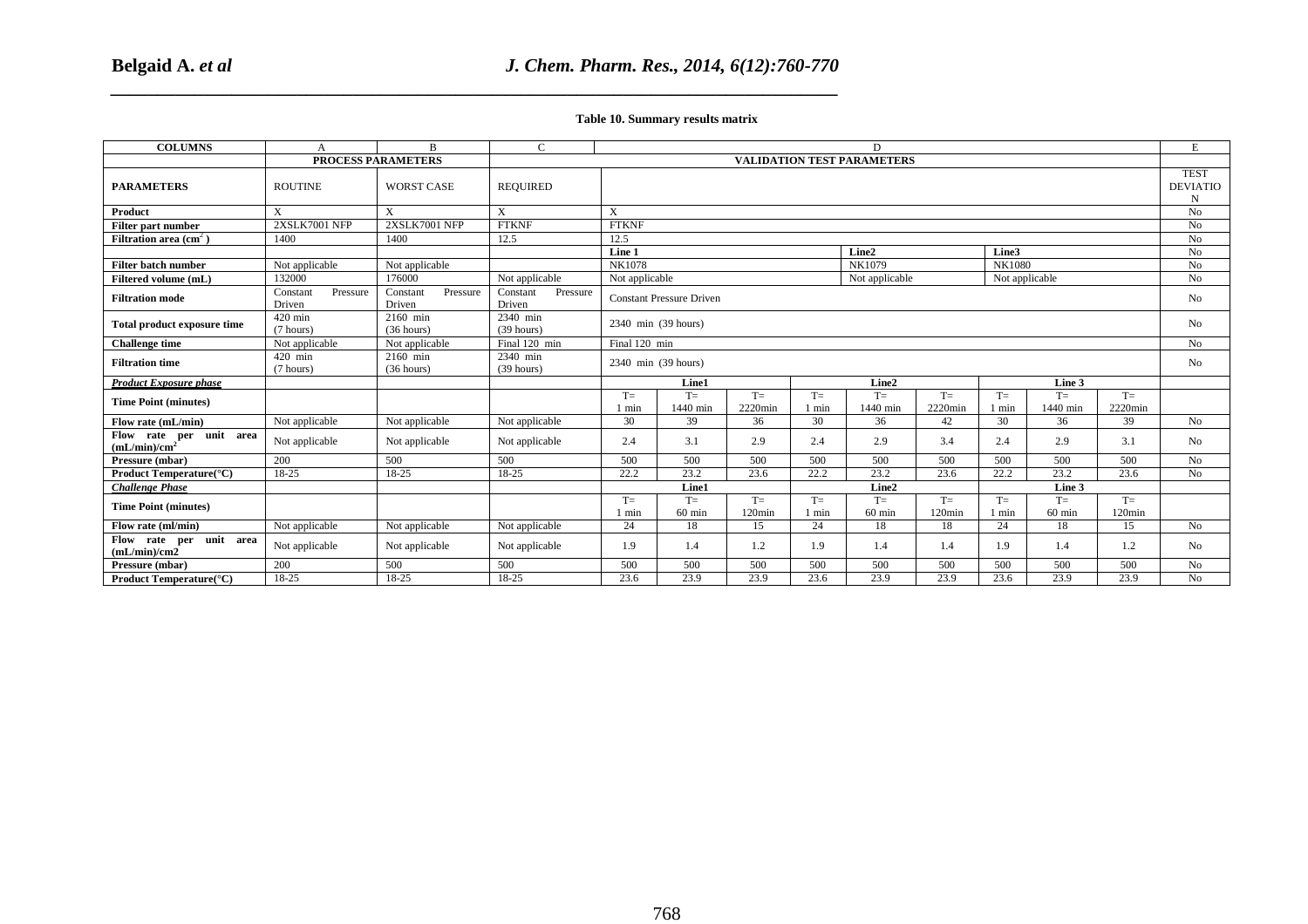#### **CONCLUSION**

*\_\_\_\_\_\_\_\_\_\_\_\_\_\_\_\_\_\_\_\_\_\_\_\_\_\_\_\_\_\_\_\_\_\_\_\_\_\_\_\_\_\_\_\_\_\_\_\_\_\_\_\_\_\_\_\_\_\_\_\_\_\_\_\_\_\_\_\_\_\_\_\_\_\_\_\_\_\_*

In this report, we have documented that the three different 0.22  $\mu$ m rated sterilizing grade filter types, from the same manufacture, consistently produced sterile effluents under similar test conditions. However , some studies suggests that knowing the native bioburden (both quantitative and qualitative) and the potential effects of the process fluid on those organisms are critical in selecting the correct sterilizing grade for each application, thus, providing effective aseptic processing of drug products [21]. These studies support the use of functionally qualified 0.2 µm rated filters as sterilizing grade filters for applications either for long-term filtration processes, or when bacteria like *B. diminuta*  are present in the bioburden.

Product and/or process conditions, under which penetration of  $0.2/0.22$   $\mu$ m rated filters have been reported (by the FDA) to have occurred, such as drug solutions that either support growth of bioburden in the product, or that provide minimal growth support of bioburden in product (namely, nutrient deprived solutions), or that contain lipids, may also benefit from the enhanced sterility assurance associated with the use of functionally qualified 0.2 µm rated filters. Actually , there is increasing awareness that the current industry standard for sterilizing filters, namely 0.2/0.22 µm rated filters qualified with *B. diminuta* as per ASTM Method F838-83 (described by the American Society for Testing and Materials) [34] or comparable methodology, does not necessarily guarantee sterility for all bacteria under all conditions. This has led to renewed emphasis on routine bioburden assessment, quantitative as well as qualitative, to support the continued use of 0.2/0.22  $\mu$ m rated filters. Thus, it has been recommended that, apart from knowing the viable bioburden count (in CFU/mL) in the drug product and/or process, one must also identify and specify the microorganisms present. The hope is that this information can be used to justify the use of  $0.2/0.22$   $\mu$ m rated filters on the basis that the bioburden does not contain any microorganisms, which can penetrate the filter more easily than *B. diminuta*, used in process- and product-specific bacterial retention validation studies [35].

We noted that the final selection of filter material and pore size should be based on available microbiological retention data, which then have to be strengthened by process specific validation work [36]. Sole reliance on pore size rating, besides promotion of smaller pore size increasing safety, is inappropriate and often unnecessary. Each individual process requires, through review and tests, to back-up the final decision of which filter configuration and pore size should be used [37]. An overall approach cannot be justified as being safer, when it is not required.

#### **Acknowledgments**

The authors are very grateful to Dr Khalfi Farid - Freelance Medical Writer- who proofread and edited a first version of this paper.

#### **REFERENCES**

[1] F Bowman; M P Calhoun; M White, *J. Pharm. Sci*., **1967**, 56, 222-5.

[2] M Ramstorp. Contamination Control in practice, Filtration and sterilisation, Wiley-VCH Verlag GmbH & Co. KGaA, Weinheim **2003**.

[3] N Brooks; *J Parent. Drug Assoc.,* **1979**, 5, 280-282.

[4] FDA Guidance for Industry: General Chapter "797" Pharmaceutical compounding: Sterile preparations. U.S. Department of Health and Human Services, Food and Drug Administration, Center for Drug Evaluation and Research (CDER); January **2008**.

[5] P Gilbert; DG Allison, *Eur. J. Parent. Sci*., **1996, 1**, 19-23.

[6] G Howard; Jr and R. Duberstein, *J. Parenteral Drug Assoc*. **1980**, 34, 95-102.

[7] Millipore Corporation, "Minimum Bubble Point Specification for Sterilizing-Grade 0.22 µm Durapore Membranes," Lit. No. AN090 rev - 5/99, Millipore Corporation, Bedford, MA, **1999**.

[8] FDA Guidance for Industry: Sterile Drug Products Produced by Aseptic Processing. U.S. Department of Health and Human Services, Food and Drug Administration, Center for Drug Evaluation and Research (CDER); September **2004**.

[9] R Jaenchen; S Cole; G. Howard, A Review of Principles and Procedures for Validation of Liquid Sterilising Filters,Proceedings of the PDA Second International Congress, **1994**.

[10]P Blosse; E Boulte;S Sundaram, *Amer. Biotechnol. Lab*., **1998**, 16(12), 38-40.

[11]P Blosse ; S. Sundaram , *Pharm. Technol. Europe*, **1999,** 11(6), 20-27.

[12]M W Mittelman; MW Jornitz; T H Meltzer, *PDA J. Pharm. Sci. Tech*., **1998**, 52**,** 37-42.

[13]J R Carter; RV Levy, "Microbial Retention Testing in the Validation of Sterilizing Filtration," in Filtration in the Biopharmaceutical Industry, Eds., M. W. Jornitz and T. H. Meltzer, Marcel- Dekker, NY, **1997**.